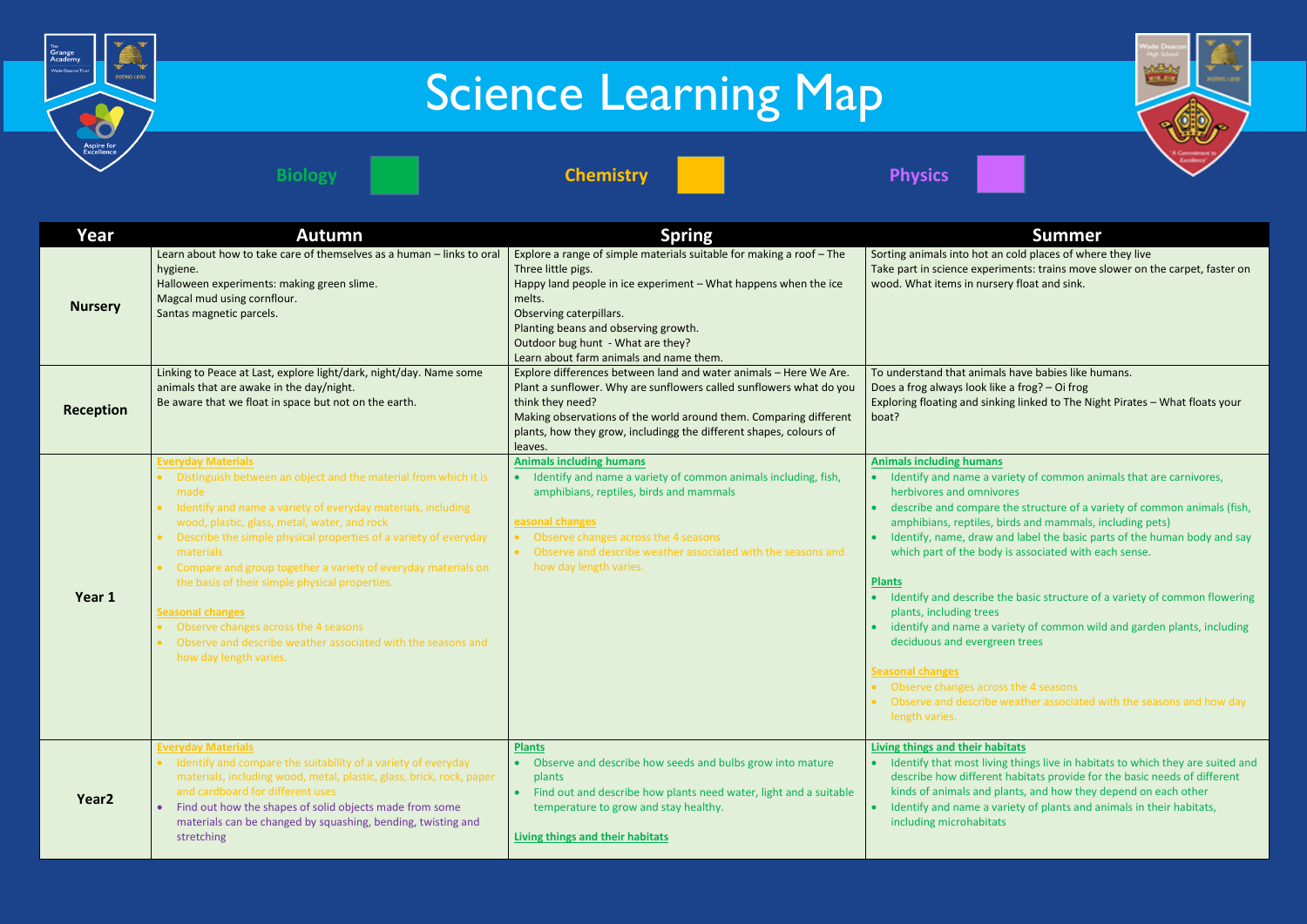| Year <sub>3</sub> | <b>Animals including humans</b><br>Notice that animals, including humans, have offspring which grow<br>into adults<br>Find out about and describe the basic needs of animals, including<br>humans, for survival (water, food and air)<br>Describe the importance for humans of exercise, eating the right<br>amounts of different types of food, and hygiene.<br><b>Rocks</b><br>Compare and group together different kinds of rocks on the basis<br>of their appearance and simple physical properties<br>Describe in simple terms how fossils are formed when things that $\cdot$<br>have lived are trapped within rock<br>Recognise that soils are made from rocks and organic matter.<br><b>Animals including Humans</b><br>Identify that animals, including humans, need the right types and<br>amount of nutrition, and that they cannot make their own food;<br>they get nutrition from what they eat<br>Identify that humans and some other animals have skeletons and<br>muscles for support, protection and movement.<br><b>Sound</b>                                                              | Explore and compare the differences between things that are<br>$\bullet$<br>living, dead, and things that have never been alive<br>Describe how animals obtain their food from plants and other<br>$\bullet$<br>animals, using the idea of a simple food chain, and identify and<br>name different sources of food.<br>Light<br>Recognise that they need light in order to see things and that dark<br>is the absence of light.<br>Notice that light is reflected from surfaces.<br>Recognise that light from the sun can be dangerous and that<br>there are ways to protect their eyes.<br>Recognise that shadows are formed when the light from a light<br>source is blocked by a solid object.<br>Find patterns in the way that the size of shadows change.<br><b>Plants</b><br>Identify and describe the functions of different parts of flowering<br>$\bullet$<br>plants: roots, stem/trunk, leaves and flowers.<br>Explore the requirements of plants for life and growth (air, light,<br>water, nutrients from soil, and room to grow) and how they vary<br>from plant to plant.<br>Investigate the way in which water is transported within plants.<br>$\bullet$<br>Explore the part that flowers play in the life cycle of flowering<br>plants, including pollination, seed formation and seed dispersal.<br><b>All Living things</b> | <b>Forces and Magnets</b><br>Compare how things m<br>Notice that some force<br>forces can act at a dista<br>Observe how magnets<br>materials and not othe<br>Compare and group to<br>whether they are attra<br>materials.<br>Describe magnets as ha<br>Predict whether 2 mag<br>which poles are facing.<br><b>Animals including humans</b> |
|-------------------|--------------------------------------------------------------------------------------------------------------------------------------------------------------------------------------------------------------------------------------------------------------------------------------------------------------------------------------------------------------------------------------------------------------------------------------------------------------------------------------------------------------------------------------------------------------------------------------------------------------------------------------------------------------------------------------------------------------------------------------------------------------------------------------------------------------------------------------------------------------------------------------------------------------------------------------------------------------------------------------------------------------------------------------------------------------------------------------------------------------|------------------------------------------------------------------------------------------------------------------------------------------------------------------------------------------------------------------------------------------------------------------------------------------------------------------------------------------------------------------------------------------------------------------------------------------------------------------------------------------------------------------------------------------------------------------------------------------------------------------------------------------------------------------------------------------------------------------------------------------------------------------------------------------------------------------------------------------------------------------------------------------------------------------------------------------------------------------------------------------------------------------------------------------------------------------------------------------------------------------------------------------------------------------------------------------------------------------------------------------------------------------------------------------------------------------------------------------------|--------------------------------------------------------------------------------------------------------------------------------------------------------------------------------------------------------------------------------------------------------------------------------------------------------------------------------------------|
| Year 4            | Identify how sounds are made, associating some of them with<br>something vibrating.<br>Recognise that vibrations from sounds travel through a medium<br>to the ear.<br>Find patterns between the pitch of a sound and features of the<br>object that produced it.<br>Find patterns between the volume of a sound and the strength of<br>the vibrations that produced it.<br>Recognise that sounds get fainter as the distance from the sound<br>source increases.<br><b>Electricity</b><br>Identify common appliances that run on electricity.<br>Construct a simple series electrical circuit, identifying and naming<br>its basic parts, including cells, wires, bulbs, switches and buzzers.<br>Identify whether or not a lamp will light in a simple series circuit,<br>based on whether or not the lamp is part of a complete loop with<br>a battery.<br>Recognise that a switch opens and closes a circuit and associate<br>this with whether or not a lamp lights in a simple series circuit.<br>Recognise some common conductors and insulators, and<br>associate metals with being good conductors. | Recognise that living things can be grouped in a variety of ways.<br>$\bullet$<br>Explore and use classification keys to help group, identify and<br>$\bullet$<br>name a variety of living things in their local and wider<br>environment.<br>Recognise that environments can change and that this can<br>$\bullet$<br>sometimes pose dangers to living things.<br><b>States of Matter</b><br>• Compare and group materials together, according to whether<br>they are solids, liquids or gases.<br>Observe that some materials change state when they are heated<br>$\bullet$<br>or cooled, and measure or research the temperature at which this<br>happens in degrees Celsius (°C).<br>Identify the part played by evaporation and condensation in the<br>$\bullet$<br>water cycle and associate the rate of evaporation with<br>temperature                                                                                                                                                                                                                                                                                                                                                                                                                                                                                                | Describe the simple ful<br>humans.<br>Identify the different to<br><b>Construct and interpre</b><br>predators and prey.                                                                                                                                                                                                                    |

s move on different surfaces.

rces need contact between 2 objects, but magnetic listance.

ets attract or repel each other and attract some thers.

 $\mathfrak d$  together a variety of everyday materials on the basis of ttracted to a magnet, and identify some magnetic

s having 2 poles.

agnets will attract or repel each other, depending on

**<u>ans</u>** 

If functions of the basic parts of the digestive system in

nt types of teeth in humans and their simple functions.  $\overline{p}$  pret a variety of food chains, identifying producers,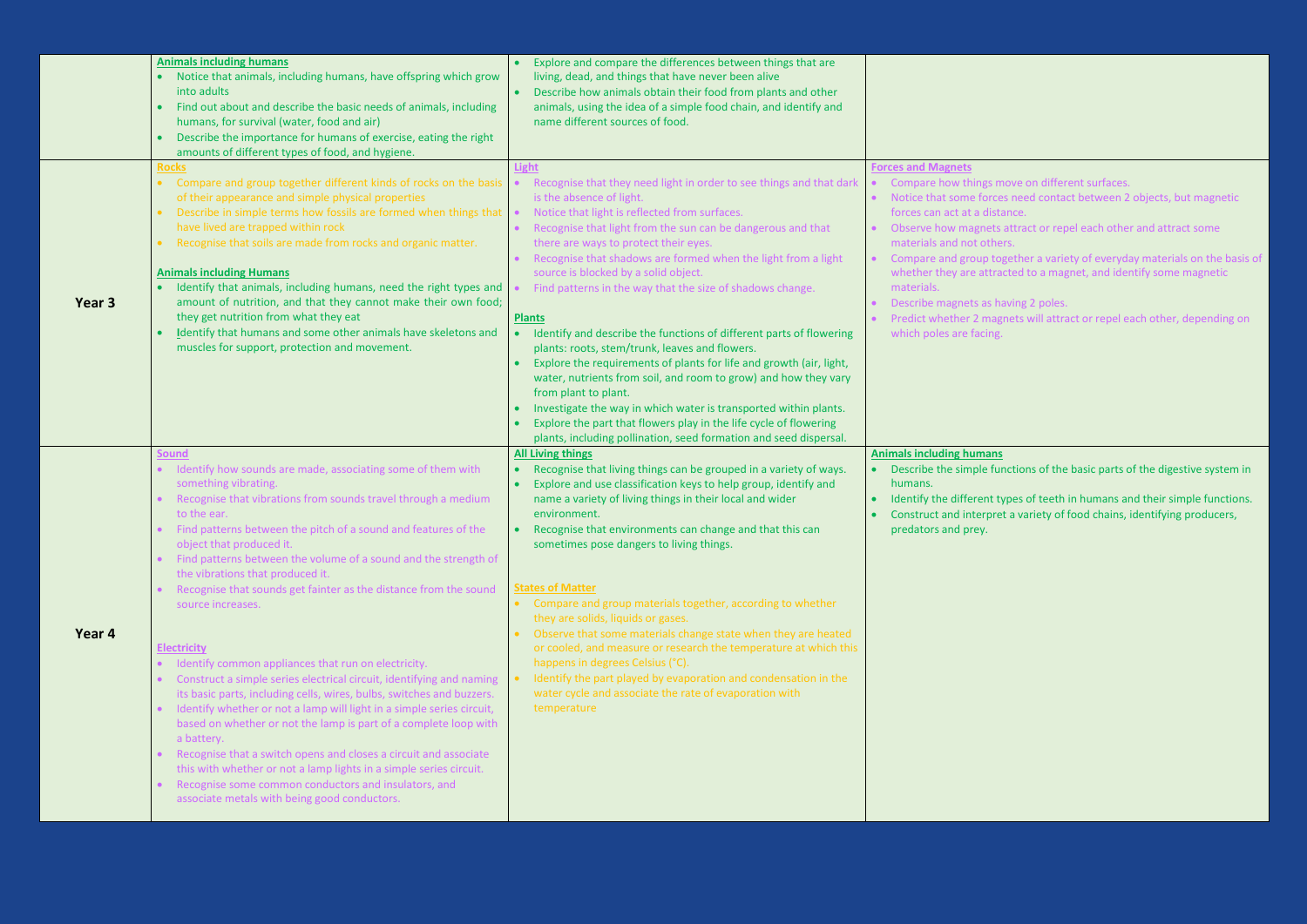**2. Magnetism** – Magnets and magnetic fields, electromagnets and building estigating electromagnets.

ns and webs, ecosystems and interdependence, s, adaptation, evolution, competition and extinction,

t) – Ecology – Peer assessment

diagrams, calculating weight, contact & non-contact nd friction, balanced & unbalanced forces.

7. **Investigation skills** – graphs, method writing, variables, calculating is results, conclusions, evaluations.

**1. Waves (pt.2)** – Types of wave, reflection, refraction, calculating speed of ilters, the eye.

| Year 5                                           | <b>Properties and Changes of Materials</b><br>Compare and group together everyday materials on the basis of<br>their properties, including their hardness, solubility, transparency,<br>conductivity (electrical and thermal), and response to magnets.<br>Know that some materials will dissolve in liquid to form a<br>solution, and describe how to recover a substance from a<br>solution.<br>Use knowledge of solids, liquids and gases to decide how mixtures<br>might be separated, including through filtering, sieving and<br>evaporating.<br>Give reasons, based on evidence from comparative and fair tests<br>for the particular uses of everyday materials, including metals,<br>wood and plastic.<br>Demonstrate that dissolving, mixing and changes of state are<br>reversible changes.<br>Explain that some changes result in the formation of new<br>materials, and that this kind of change is not usually reversible,<br>including changes associated with burning and the action of acid<br>on bicarbonate of soda. | <b>Earth and Space</b><br>Describe the movement of the Earth, and other planets, relative<br>to the Sun in the solar system.<br>Describe the movement of the Moon relative to the Earth.<br>$\bullet$<br>Describe the Sun, Earth and Moon as approximately spherical<br>$\bullet$<br>bodies.<br>Use the idea of the Earth's rotation to explain day and night, and<br>the apparent movement of the sun across the sky.<br>Living things and their habitats<br>Describe the differences in the life cycles of a mammal, an<br>amphibian, an insect and a bird.<br>Describe the life process of reproduction in some plants and<br>animals.<br><b>Animals including humans</b><br>Describe the changes as humans develop to old age.<br>$\bullet$ | <b>Forces</b><br><b>Explain that unsupport</b><br>force of gravity acting<br>Identify the effects of<br>between moving surfa<br>Recognise that some n<br>a smaller force to have                                                                                                                                                                                                              |
|--------------------------------------------------|-----------------------------------------------------------------------------------------------------------------------------------------------------------------------------------------------------------------------------------------------------------------------------------------------------------------------------------------------------------------------------------------------------------------------------------------------------------------------------------------------------------------------------------------------------------------------------------------------------------------------------------------------------------------------------------------------------------------------------------------------------------------------------------------------------------------------------------------------------------------------------------------------------------------------------------------------------------------------------------------------------------------------------------------|-------------------------------------------------------------------------------------------------------------------------------------------------------------------------------------------------------------------------------------------------------------------------------------------------------------------------------------------------------------------------------------------------------------------------------------------------------------------------------------------------------------------------------------------------------------------------------------------------------------------------------------------------------------------------------------------------------------------------------------------------|-----------------------------------------------------------------------------------------------------------------------------------------------------------------------------------------------------------------------------------------------------------------------------------------------------------------------------------------------------------------------------------------------|
| Year <sub>6</sub>                                | <b>Electricity</b><br>Associate the brightness of a lamp or the volume of a buzzer with<br>the number and voltage of cells used in the circuit.<br>Compare and give reasons for variations in how components<br>function, including the brightness of bulbs, the loudness of<br>buzzers and the on/off position of switches.<br>Use recognised symbols when representing a simple circuit in a<br>diagram.<br>Living things and their habitats<br>Describe how living things are classified into broad groups<br>according to common observable characteristics and based on<br>similarities and differences, including micro-organisms, plants and<br>animals. Give reasons for classifying plants and animals based on<br>specific characteristics                                                                                                                                                                                                                                                                                    | <b>Evolution</b><br>Recognise that living things have changed over time and that<br>$\bullet$<br>fossils provide information about living things that inhabited the<br>Earth millions of years ago.<br>Recognise that living things produce offspring of the same kind,<br>$\bullet$<br>but normally offspring vary and are not identical to their parents.<br>Identify how animals and plants are adapted to suit their<br>$\bullet$<br>environment in different ways and that adaptation may lead to<br>evolution.                                                                                                                                                                                                                            | <b>Animals including humans</b><br>Identify and name the<br>describe the functions<br>Recognise the impact o<br>bodies function.<br>Describe the ways in w<br>animals, including hum<br>Light<br>Recognise that light ap<br>use the idea that light<br>seen because they give<br>Explain that we see thi<br>eyes or from light sour<br>Use the idea that light<br>the same shape as the       |
| YR7<br>(7 lessons over two<br>weeks)             | Safety in Science - Equipment and hazards.<br><b>Chemical Changes (pt.1)</b> $-$ Types of reaction, word equations,<br>metal reactions with acids, water and oxygen.<br><b>Basline</b> - feedback and acceleration lessons guided by areas of<br>3.<br>development from basline analysis<br>Cell Biology (pt.1) - Animal and plant cells, specialised cells,<br>4.<br>unicellular organisms.<br><b>P2S1 - Assessment</b><br>5.<br>Particle model of matter (pt.1) - The particle model, changes of<br>6.<br>state, melting and boiling points, diffusion, pressure.<br><b>Badger Task (Project)</b> - Changes of state - Peer assessment<br>Space - The solar system, night and day, seasons, phases of the<br>moon.                                                                                                                                                                                                                                                                                                                    | Chemical Analysis - Mixtures, solutions and solubility,<br>evaporation, distillation, chromatography.<br>Atomic structure & The Periodic Table (pt.1) - Metals and non-<br>metals, The periodic Table, elements, compounds and formulae,<br>Group 1, 7 and 0 elements.<br><b>Organisation (pt.1)</b> – The skeleton, joints, muscles, the<br>3.<br>respiratory system, smoking, drugs and alcohol, plant<br>reproduction.<br><b>Badger Task (Project)</b> - Fit & Healthy - Peer assessment<br>$\overline{4}$<br>Waves (pt.1) - Types of wave, sound, loudness and pitch, The<br>5.<br>Electromagnetic Spectrum, echoes and ultrasound.                                                                                                         | <b>Waves <math>(pt.1]</math></b> - Types c<br><b>Electromagnetic Spect</b><br>Magnetism - Magnets<br>electromagnets, invest<br>P2S2 - Assessment<br>3.<br><b>Ecology</b> - Food chains<br>predator/prey cycles, a<br>biodiversity.<br><b>Badger Task (Project)</b><br><b>Forces (pt.1)</b> – Force d<br>forces, drag forces and<br><b>Investigation skills</b> – $g$<br>averages, anomalous r |
| YR <sub>8</sub><br>(7 lessons over two<br>weeks) | <b>COVID Catch up</b> - Food chain and webs, Adaptation, Evolution &<br>1<br>extinction, Atomic structure, Calculating weight, Balanced and<br>unbalanced forces.                                                                                                                                                                                                                                                                                                                                                                                                                                                                                                                                                                                                                                                                                                                                                                                                                                                                       | Electricity - Static electricity, circuit symbols & drawing circuit<br>diagrams, measuring potential difference and current,<br>introduction to electricity formulae and rearranging formulae,<br>resistance & calculating resistance, basic calculations.                                                                                                                                                                                                                                                                                                                                                                                                                                                                                      | Waves (pt.2) - Types of<br>waves, coloured & filte<br>P2S2 - Assessment<br>2.                                                                                                                                                                                                                                                                                                                 |

effed objects fall towards the Earth because of the g between the Earth and the falling object. f air resistance, water resistance and friction, that act faces.

· mechanisms including levers, pulleys and gears allow ve a greater effect.

he main parts of the human circulatory system, and ns of the heart, blood vessels and blood. et of diet, exercise, drugs and lifestyle on the way their

which nutrients and water are transported within umans.

appears to travel in straight lines.

It travels in straight lines to explain that objects are ive out or reflect light into the eye.

things because light travels from light sources to our urces to objects and then to our eyes.

ht travels in straight lines to explain why shadows have he objects that cast them.

**1. 1. 1. 1. 1. 1.** *M N Propositional populs <b>C<sub>1</sub> <i>Proposity* and **pitch**, The ctrum, echoes and ultrasound.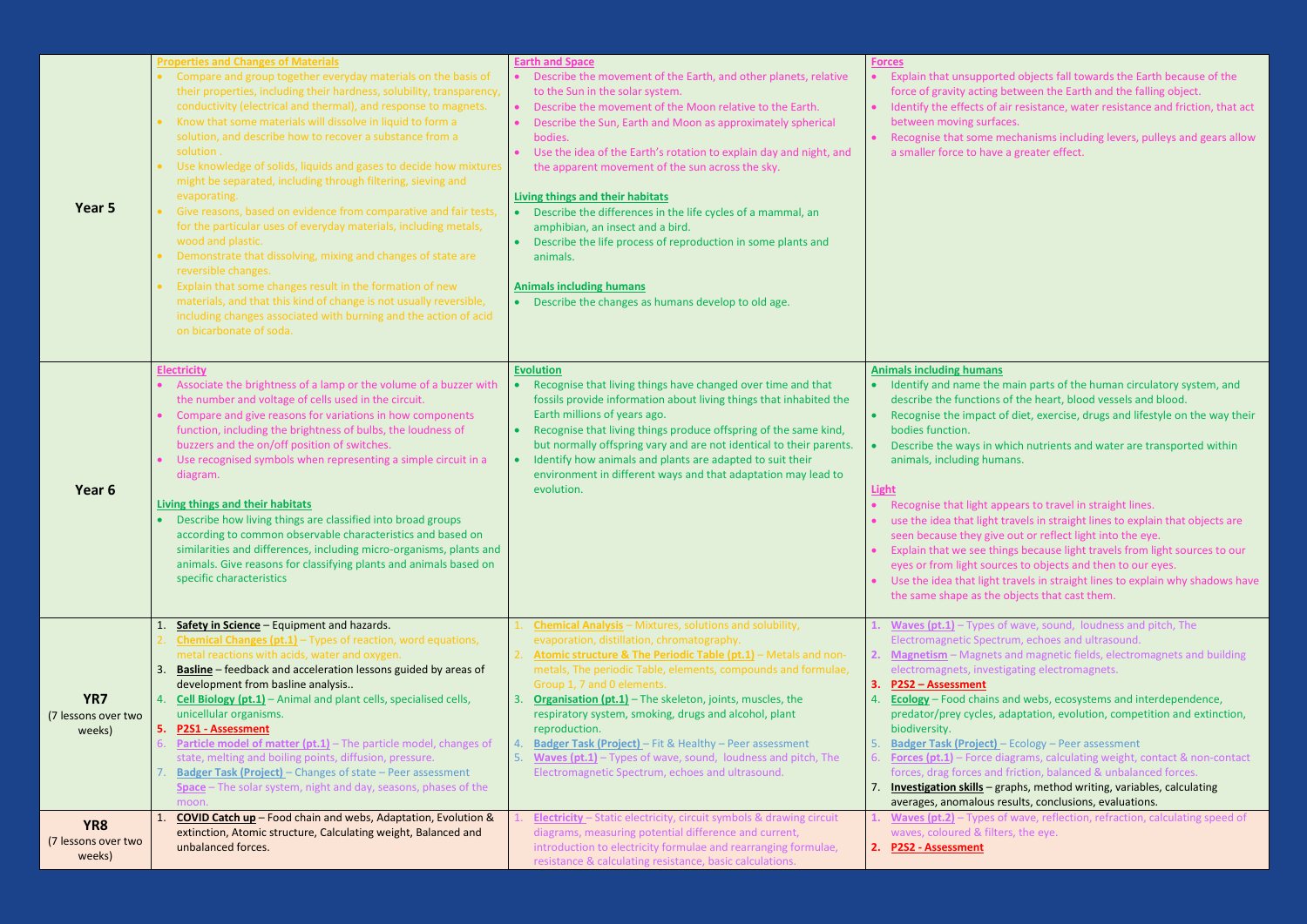5. **Using Resources** – Extracting metals, reduction, displacement, basic

ating speed, motion graphs, acceleration & relative ork done.

graphs, method writing, variables, calculating aresults, conclusions, evaluations.

**try (pt2)** – Conservation of mass, relative formula mposition, mole calculations, reacting masses, concentrations.

ers, systems, efficiency, calculating power, energy ses, trends in energy resources.

Stems cells, diffusion, osmosis, perfect exchange actical for osmosis, active transport.

**ht.3)** – The pH scale, acids, bases and alkalis,

and carbonates, required practical for acids and metal ween acids and metals, reactions between metals and  $\blacksquare$ reduction, electrolysis.

sistance in series, thermistors, LDR's, I/V

characteristicity, Calculating power, energy transfers in is, I=Qt, E=QV, The National Grid.

dothermic and exothermic reactions, reaction profiles, energy changes, bond energy calculations.

# **for their GCSE exams**

and longitudinal waves, waves experiments and the ction, refraction, electromagnetic waves, properties agnetic waves, infra-red and temperature, required ver and white cans.

**<u>1.1</u>** – Purity and formulations, chromatography and Rf ses.

**A. Force 3 and non-contact forces, scale diagrams, resolving** and gravity, work done and power, required practical for Hookeis and Hookeis Lag and Hookeis Law<br>For Hookeis acceleration as time-time ime graphs.

|                                                           | 4.<br>5.<br>6. | <b>Energy (pt.1)</b> - Conduction, convection and radiation, insulation,<br>renewable and non-renewable resources.<br><b>Chemical changes (pt.2)</b> - Acids & alkalis, the pH scale, making<br>indicators, making salts, neutralisation.<br>Homeostasis & Response - Adolescence, reproductive systems,<br>The Menstrual Cycle, Fertilisation & implantation, development of<br>a foetus, contraception.<br><b>P2S1 - Assessment</b><br><b>Badger Task (Project)</b> - Acids & Alkalis - Peer assessment<br>Chemistry of the atmosphere - The atmosphere, the structure of<br>the Earth, the rock cycle.                                                                                                                                                                                                                                                                                                                                                                                                                                                                                                                                                                                                                                                                                                                                                                                                                                                                                                                                          | 2.<br>4.<br>6. | <b>Infection and response (pt.1)</b> – Microorganisms, diseases,<br>defence against disease.<br><b>Quantitative Chemistry (pt.1)</b> - Formulae, calculating relative<br>formula mass, calculating percentage composition.<br>Bioenergetics (pt.1) - Review plants cells and leaf structure, plant<br>minerals and fertilisers, photosynthesis, limiting factors for<br>photosynthesis, plant adaptations, aerobic respiration, anaerobic<br>respiration.<br>Badger Task (Project) – Photosynthesis – Peer assessment<br>Rate of Reaction - Basic collision theory, methods to measure<br>rate of a reaction, investigating how concentration impact rate of<br>reaction, catalysts.<br>Waves (pt.2) - Types of wave, reflection, refraction, calculating<br>speed of waves, coloured & filters, the eye.                                                                                                                                                                                                                                                                           | 6.<br>7.       | Inheritance, variation<br>inheritance, basic ger<br>ethics, variation.<br><b>Badger Task (Project)</b><br><b>Using Resources - Ex</b><br>electrolysis.<br><b>Forces (pt.2)</b> $-$ Calcul<br>motion, calculating w<br>Investigation skills-<br>averages, anomalous                                                                                                                                                                                                            |
|-----------------------------------------------------------|----------------|----------------------------------------------------------------------------------------------------------------------------------------------------------------------------------------------------------------------------------------------------------------------------------------------------------------------------------------------------------------------------------------------------------------------------------------------------------------------------------------------------------------------------------------------------------------------------------------------------------------------------------------------------------------------------------------------------------------------------------------------------------------------------------------------------------------------------------------------------------------------------------------------------------------------------------------------------------------------------------------------------------------------------------------------------------------------------------------------------------------------------------------------------------------------------------------------------------------------------------------------------------------------------------------------------------------------------------------------------------------------------------------------------------------------------------------------------------------------------------------------------------------------------------------------------|----------------|-------------------------------------------------------------------------------------------------------------------------------------------------------------------------------------------------------------------------------------------------------------------------------------------------------------------------------------------------------------------------------------------------------------------------------------------------------------------------------------------------------------------------------------------------------------------------------------------------------------------------------------------------------------------------------------------------------------------------------------------------------------------------------------------------------------------------------------------------------------------------------------------------------------------------------------------------------------------------------------------------------------------------------------------------------------------------------------|----------------|-------------------------------------------------------------------------------------------------------------------------------------------------------------------------------------------------------------------------------------------------------------------------------------------------------------------------------------------------------------------------------------------------------------------------------------------------------------------------------|
| YR9<br>(9 lessons over two<br>weeks)                      | 2.<br>4.<br>8. | Covid-catch up - extracting metals; speed and acceleration<br>calculations and motion graphs; the respiratory system, gas<br>exchange and respiration; Inheriatnce; waves - refraction and<br>refraction.<br>Cell Biology (pt.2) - Animal and plant cells, Eukaryotes and<br>prokaryotes, comparing cells, required practical for microscopy,<br>specialised cells, chromosomes, gene and DNA, mitosis and binary<br>fission, meristems.<br>Atomic Structure and The Periodic Table (pt.1) - Elements,<br>compounds and formulae, word and chemical equations,<br>filtration, evaporation and distillation, structure of an atom and<br>electronic configuration, comparing models of the atom, the<br>development of the periodic table, the modern periodic table,<br>group 1, group 7, group 0.<br><b>Energy (pt.2)</b> - Energy stores and systems, energy transfers,<br>kinetic energy, gravitational potential energy, elastic energy,<br>Hooke's Law, specific heat capacity.<br><b>Organisation (pt.2)</b> - Cell organisation, the digestive system,<br>nutrients, required practical for food tests, enzymes.<br>Structure, bonding and the properties of matter $(pt.1)$ – ionic<br>bonding, covalent bonding, properties of ionic compounds.<br><b>Electricity(pt.2)</b> – Circuit symbols and building basic circuits,<br>measuring current and potential difference in series and parallel<br>circuits, calculating charge and current, resistance and Ohm's<br>Law, required practical for resistance of a wire.<br>P2S1 assessment | 5.             | <b>Organisation (pt.3)</b> - Required practical for enzymes, the<br>circulatory system, the heart, blood composition, the lungs and<br>gas exchange.<br>Structure, bonding and the properties of matter $(pt.2]$ -<br>properties of simple covalent substances, polymers, giant<br>covalent structures, fullerenes, metals and metallic bonding,<br>alloys, states of matter and changes of state.<br><b>Particle model of matter (pt.2)</b> - Calculating density, required<br>practical for density of regular and irregular objects.<br>Atomic structure (pt.1) - Comparing models of the atom,<br>Rutherford's scattering experiment, radioactive decay, isotopes,<br>nuclear equations.<br><b>Infection and Response (pt.2)</b> - Pathogens, communicable<br>diseases, symptoms, treatments, prevention, fighting disease,<br>white blood cells, vaccination, immunity.<br>Bioenergetics (pt.2) - Plant cells and leaf structure,<br>photosynthesis and starch test, limiting factors, required practical<br>for photosynthesis and light intensity.<br><b>P2S2 Assessment</b> | 3.<br>6.<br>7. | <b>Quantitative Chemis</b><br>mass, percentage cor<br>titrations, calculating<br>Energy(pt.3) - transf<br>resources and their u<br><b>Cell Biology (pt.3)</b> $-$ S<br>surfaces, required pra<br><b>Chemical Changes (p</b><br>Neutralisation, acids<br>oxides, reactions bety<br>water, displacement,<br><b>Electricity (pt.3)</b> – Re<br>characteristics, AC/D<br>in everyday appliance<br><b>Energy Changes - End</b><br>required practical for<br><b>P2S3 Assessment</b> |
|                                                           |                |                                                                                                                                                                                                                                                                                                                                                                                                                                                                                                                                                                                                                                                                                                                                                                                                                                                                                                                                                                                                                                                                                                                                                                                                                                                                                                                                                                                                                                                                                                                                                    |                | Year 10 & 11 will continue to follow the previous order of study to make sure they have covered all topics and are fully prepared                                                                                                                                                                                                                                                                                                                                                                                                                                                                                                                                                                                                                                                                                                                                                                                                                                                                                                                                                   |                |                                                                                                                                                                                                                                                                                                                                                                                                                                                                               |
| <b>YR10</b><br>(Trilogy)<br>(9 lessons over two<br>weeks) | 2.<br>3.       | Covid-catch up - Photosynthesis RQP, limiting factors, structure<br>of the atom, covalent V ionic bonding, plum pudding v nuclear<br>model.<br><b>Cell Biology (pt4)</b> - cell division, diffusion and osmosis recap,<br>osmosis RQP, active transport, perfect exchange surfaces.<br>Chemical Changes (pt.4) - The pH scale, acids, bases and alkalis,<br>Neutralisation, acids and carbonates, required practical for acids<br>and metal oxides, reactions between acids and metals, reactions<br>between metals and water, displacement, reduction, electrolysis.<br><b>Energy (pt4)</b> - Energy stores and systems, energy transfers and<br>efficiency recap, power and conservation of energy, renewable<br>and no-renewable energy resources.                                                                                                                                                                                                                                                                                                                                                                                                                                                                                                                                                                                                                                                                                                                                                                                              |                | <b>Energy Changes</b> - Endothermic and exothermic reactions,<br>reaction profiles, required practical for energy changes, bond<br>energy calculations.<br><b>Organisation (pt.3)</b> - Communicable and non-communicable<br>diseases, risk factors, coronary heart disease, artificial blood,<br>artificial hearts, artificial valves, cancer.<br><b>Electricity (pt.4)</b> – Resistance, required practical for resistance in<br>series and parallel circuits, V-I graphs, thermistors, LDR's, wiring a<br>plug, calculating power of electrical devices, The national Grid.<br><b>Organisation (pt4)</b> -Plant cell organisation, structure of a leaf,<br>transpiration V translocation, potometer.                                                                                                                                                                                                                                                                                                                                                                             | 4.             | <b>WORK EXPERIENCE</b><br><b>Waves</b> - Transverse a<br>wave equation, refled<br>and uses of electrom<br>practical for black silv<br><b>Chemical analysis (pt</b><br>values, testing for gas<br>Forces (pt 3) - Conta<br>forces, weight, mass<br>for Hooke's Law, calc<br>graphs and velocity-t                                                                                                                                                                              |

**n & evolution** – The structure of DNA, extracting DNA, netic diagrams, cell division, genetic modification &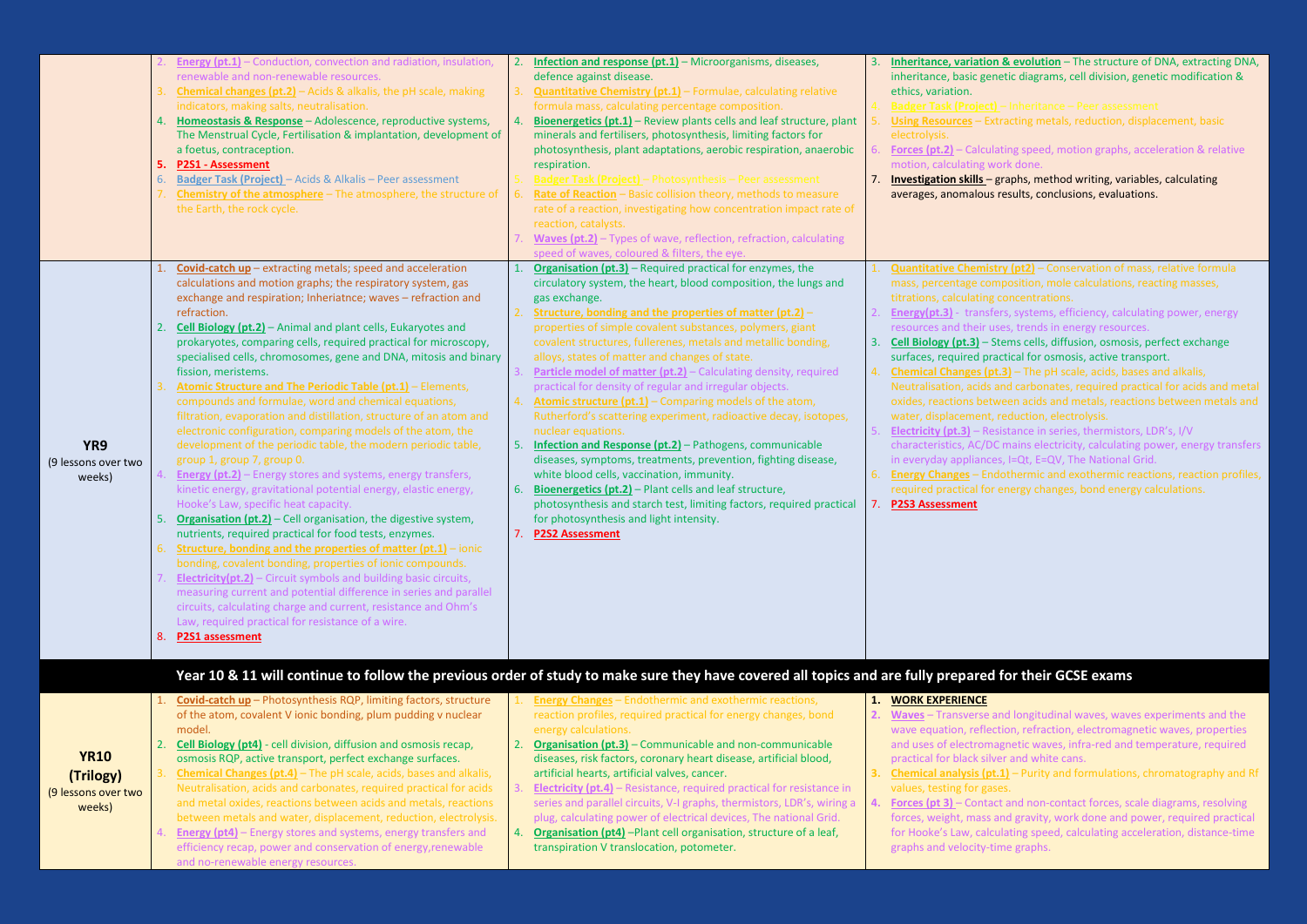**5. Ecology (pt2) – competition, abiotic V biotic factors, adaptations, adrats and transects, quadrat RQP, decay, the carbon iodiversity, waste management, maintaining** warming, deforestation and peat bogs.

**Homeon Contraception**, plant hormones, or plant hormones. **2.** Fation and evolutrion, Darwin V Lamarck, extinction, ation,

- Crude oil, alkanes, fractional distillation, cracking, reactions of alkenes – hydrogenation and making carboxylic acids.

e diagrams, resolving forces, scaled balanced forces, s Law, Required practical for Hooke's Law, moments, rs and gears.

|                                                           | 6.<br>7.<br>8. | <b>Quantitative Chemistry (pt3)</b> - Conservation of mass, relative<br>formula mass, percentage composition, mole calculations,<br>reacting masses, titration practical.<br><b>Infection and Response (pt.3)</b> – fighting disease, vaccination,<br>developing drugs, drug trials, antibiotic resistance.<br><b>Bioenergetis (pt3)</b> – aerobic and anaerobic respiration,<br>metabolism nd response to exercise.<br><b>P2S1 Assessment</b>                                                                                                                                                                                                                                       | 8.<br>9. | <b>Chemical changes (pt.4)</b> - basic electrolyisis, electrolysis of<br>solutions, electrolysis RQP.<br>Particle Model of Matter (pt3) - change of state recap, SHC,<br>specific latent heat.<br>Atomic structure (pt2) -types of radiation, uses of radiation,<br>background radiation, nuclear equations recap, half-life<br>calculations.<br><b>Organic Chemistry</b> - Crude oil, alkanes, fractional distillation,<br>cracking, alkenes.<br>Homeostasis and response (pt.2) – The nervous system, synapses<br>and reflexes, requires practical for reaction times, the endocrine<br>system, controlling body temperature, controlling blood glucose<br>concentration, diabetes, fertility hormones and contraception.<br>10. P2S2 Assessment | 6.       | 5. Ecology (pt2) – com<br>extremophiles, qua<br>and water cycle, bio<br>ecosystems, global<br><b>P2S3</b> assessment                              |
|-----------------------------------------------------------|----------------|--------------------------------------------------------------------------------------------------------------------------------------------------------------------------------------------------------------------------------------------------------------------------------------------------------------------------------------------------------------------------------------------------------------------------------------------------------------------------------------------------------------------------------------------------------------------------------------------------------------------------------------------------------------------------------------|----------|----------------------------------------------------------------------------------------------------------------------------------------------------------------------------------------------------------------------------------------------------------------------------------------------------------------------------------------------------------------------------------------------------------------------------------------------------------------------------------------------------------------------------------------------------------------------------------------------------------------------------------------------------------------------------------------------------------------------------------------------------|----------|---------------------------------------------------------------------------------------------------------------------------------------------------|
| <b>YR10</b><br>(Biology)                                  | 3.<br>4.       | Covid-catch up - Cell Bio pt2: osmosis RQP and Exchange<br>surfaces; Organisation pt2: the respiratory system and gas<br>exchange; the heart and circulatory system; communicable<br>diseases, risk factors and cancer.<br><b>Bioenergetis (pt2)</b> – aerobic and anaerobic respiration,<br>metabolism nd response to exercise.<br>Homeostasis and response (pt.1) - The nervous system, synapses<br>and reflexes, requires practical for reaction times, the brain, the<br>eye.<br><b>P2S1</b> assessment                                                                                                                                                                          |          | Inheritance, variation and evolution (pt1) - DNA, protein<br>synthesis, mutations, mitosis and meiosis, sexual and asexual<br>reproduction, genetic diagrams, inheriting disorders, variation,<br>evolution and natural selection, Darwin and Lamarck, extinction,<br>selective breeding, genetic engineering, cloning.<br>Homeostasis and response (pt.2) - the endocrine system,<br>controlling body temperature, controlling blood glucose<br>concentration, diabetes, controlling blood water concentration,<br>kidney failure and dialysis.<br><b>P2S2</b> assessment                                                                                                                                                                         | 3.       | 1. WORK EXPERIENCE<br><b>Homeostasis and re</b><br>commercial uses for<br>2. Ecology $(pt2]$ – Varia<br>speciation, classifica<br>P2S3 assessment |
| <b>YR10</b><br>(Chemistry)                                | 4.             | Covid-19 Catch Up - Energy changes: thermic reactions, reaction<br>profiles and bond energies; cells and batteries; Atomic Structure<br>and Periodic Table: atomic structure and isotopes, relative<br>abundance; modern and early perioidic table; group 1, 7 and 0;<br>Structure and Bonding: properties of simple molecules and<br>macromolecules, nanoparticles.<br><b>Quantitative Chemistry (pt2)</b> - Relative formula mass, percentage<br>composition, mole calculations, reacting masses, titrations,<br>concentration calculations, atom economy and percentage yield.<br><b>Chemical changes (pt.2)</b> - separating metals from metal oxides.<br><b>P2S1 assessment</b> | 3.       | <b>Chemical changes (pt.2)</b> – reduction and oxidation reactions,<br>electrolyisis, electrolysis RQP.<br>Rate and Extent of Chemical Change - Rate of reaction practical<br>and theory, RQP, tangents and gradients on RoR graphs,<br>reversible reactins, Le Chatelier's principle and equilibrium.<br>P2S2 assessment                                                                                                                                                                                                                                                                                                                                                                                                                          | 1.<br>3. | <b>WORK EXPERIENCE</b><br><b>Organic Chemistry -</b><br>alkenes, polymers, r<br>ethanol, alcohols, ca<br>P2S3 assessment                          |
| <b>YR10</b><br>(Physics)                                  | 4.             | Covid-19 Catch Up - Particle Model: particle motion, pressure in<br>gases; Energy: infrared radiation, energy transfers and insulation,<br>efficiency and power.<br><b>Energy (pt.2)</b> - Wind, solar and geothermal power, hydroelectric,<br>tides and wave power, trends in energy resource use.<br><b>Electricity (pt.2)</b> - thermistors, LDR's, wiring a plug, calculating<br>power of electrical devices, The national Grid.<br><b>P2S1 assessment</b>                                                                                                                                                                                                                       | 3.       | Atomic structure - Modern theory of the atom, development of<br>the model of the atom, isotopes, types of radiation, uses of<br>radiation, nuclear equations, half-life, background radiation and<br>contamination, Chernobyl and nuclear power, nuclear fission,<br>nuclear fusion.<br><b>Forces (pt.1)</b> - Contact and non-contact forces, weight, mass and<br>gravity, centre of mass.<br><b>P2S2 Assessment</b>                                                                                                                                                                                                                                                                                                                              | 1.<br>3. | <b>WORK EXPERIENCE</b><br><b>Forces (pt.2)</b> – force<br>work done, Hooke's<br>fluid pressure, lever<br><b>P2S3 assessment</b>                   |
| <b>YR11</b><br>(Trilogy)<br>(8 lessons over two<br>weeks) | 1.             | Covid-catch up-<br>Forces (pt4): forces, scale diagrams, weight/mass/gravity, work<br>done and power, Hookes Law RQP, calculate speed/acceleration,<br>distance and velocity time graphs, acceleration RQP, Newton's<br>Laws, stopping distances, momentum.<br><b>Ecology (pt2): competition, abiotic V biotic factors, adaptations,</b><br>extremophiles, quadreats and transects, quadrat RQP, decay,                                                                                                                                                                                                                                                                              |          | <b>Magnetism and Electromagnets</b> - Permanent and induced<br>magnets, electromagnets, investigating electromagnets, right<br>hand rule, the motor effect, left hand rule, electric motors,<br>applications of the motor effect.<br>Inheritance, Variation and Evolution - Sexual/Asexual<br>reproduction, chromosomes, DNA, proteins and genomes,<br>Meiosis, genetic diagrams, inherited disorders, mutation,                                                                                                                                                                                                                                                                                                                                   |          | Lessons w<br>These lessons will be<br>using questions level ar<br>and skills that nee                                                             |

# **TBD**

will be revision based until the GCSE exams. e determined from analysis of both sets of mock exams analysis (QLA's) to inform teachers and students of topics ed extra attention during lessons and intervention.